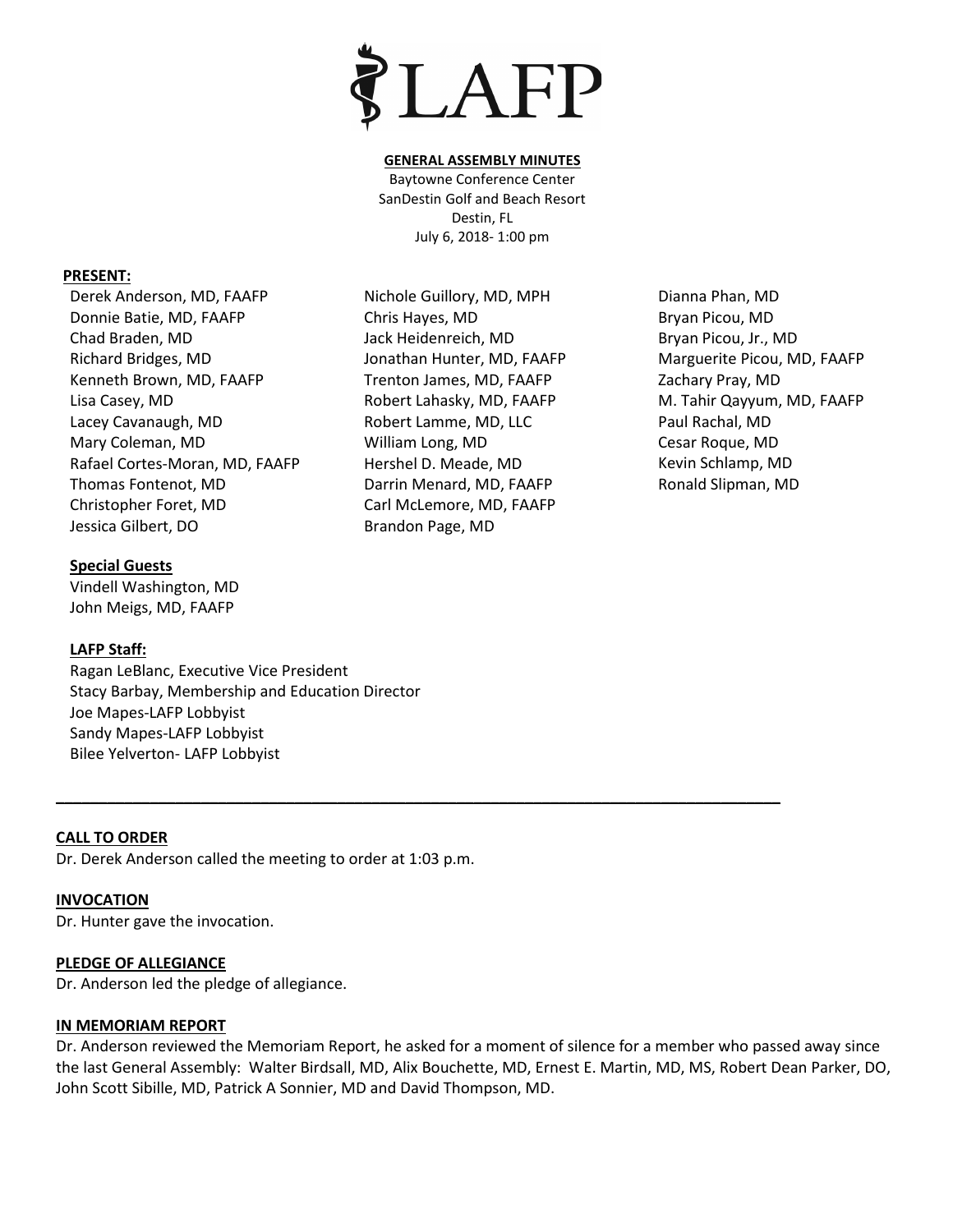### **MEMBER ANNIVERSARIES**

Dr. Anderson then recognized the LAFP members who had a LAFP membership anniversary and asked that they stand for recognition.

### **INTRODUCTION OF BOARD OF DIRECTORS**

Dr. Anderson then recognized the LAFP Board members that served the past year by asking them to stand.

### **INTRODUCTION OF PAST PRESIDENTS**

Dr. Anderson went on to acknowledge the LAFP Past Presidents by asking them to stand.

### **INTRODUCTION OF GUEST SPEAKER – VINDELL WASHINGTON, MD**

Dr. Casey gave an overview of Dr. Washington's background stating he is currently the Chief Medical Officer and serves as the clinical thought leader and spokesperson for the Blue Cross Blue Shield of Louisiana (BCBSLA) and is responsible for developing and executing a strategy that both improves the quality of health care delivered to the company's members and improves cost and efficiency. As CMO, he is directly responsible for managing an integrated clinical operation that includes utilization management, case management, population health management, quality management, and pharmacy management. He is also responsible for maintaining national accreditation for the organization. Dr. Casey proudly welcomed Dr. Vindell Washington.

### **ADDRESS OF GUEST SPEAKER – VINDELL WASHINGTON, MD**

Dr. Washington thanked the LAFP for allowing him to present at the meeting and stated to the membership that he was proud of the ongoing partnership between BCBS and LAFP to enhance primary care access. He went on to discuss the efforts of BCBS over the next three years and how these efforts affect the Academy and primary care physicians. He also discussed how BCBS would like to partner over these next three years with a team approach regarding the management of chronic conditions. He outlined the focus of BCBS regarding diabetes, high blood pressure and colon-rectal cancer that this accounts for more than two-thirds of all healthcare costs. He informed the membership that there were several factors that are driving up cost with drug costs increasing rapidly and making healthcare affordable. Dr. Washington went on to discuss resources outside of the patient visit that would be available to patients. He discussed how technology is changing and how BCBS were trying to adapt innovative technology to meet patient's needs. Lastly, Dr. Washington informed the members present regarding care management services with regards to social determinants of health and partnering with providers for practice transformation within physician practices.

### **INTRODUCTION OF THE GUEST SPEAKER – JOHN MEIGS, JR., MD, AAFP PRESIDENT**

Dr. Casey then went on to introduce the next speaker, Dr. John Meigs, MD from Centreville, Alabama and Board Chair of the American Academy of Family Physicians. She stated that Dr. Meigs was in private practice in Centreville, Alabama, his hometown, from 1982 to 2013. In 2013, he merged with another practice to become a part of Bibb Medical Associates, which is housed in a clinic at Bibb Medical Center, a 25-bed rural hospital in Centreville. He also serves as chief of staff at Bibb Medical Center. Dr. Casey proudly welcomed Dr. John Meigs.

### **ADDRESS OF THE GUEST SPEAKER – JOHN MEIGS, MD, FAAFP**

Dr. Meigs thanked the members for the opportunity to be at the General Assembly. He presented an update from the AAFP with regards to membership, advocacy and practice management. He talked about the United State healthcare system and the cost associated with providing care. He discussed the current practice environment and the changes with payment structure and taking care of patients. Dr. Meigs stressed the importance of the primary care physician in rural and underserved areas. He discussed the necessity of payment reform for primary care and the efforts of the AAFP regarding benefits for patients and reducing regulatory burdens for practices. Dr. Meigs then discussed the primary care workforce. He stated that even though the AAFP membership continues to rise and the interest in family medicine continues to grow, there is still a need for primary care physicians. He stressed the importance of turning student interest into student choice. Dr. Meigs also updated the members on resources that are available to members regarding physician burnout. He stressed the importance of contributing to your state and federal PAC and the Foundation and the difference that getting involved. Lastly, he informed the members on several conferences coming up including FMX that would be hosted in New Orleans. He thanked everyone for their attention and stated that he would be around for the rest of the meeting if anyone had any questions.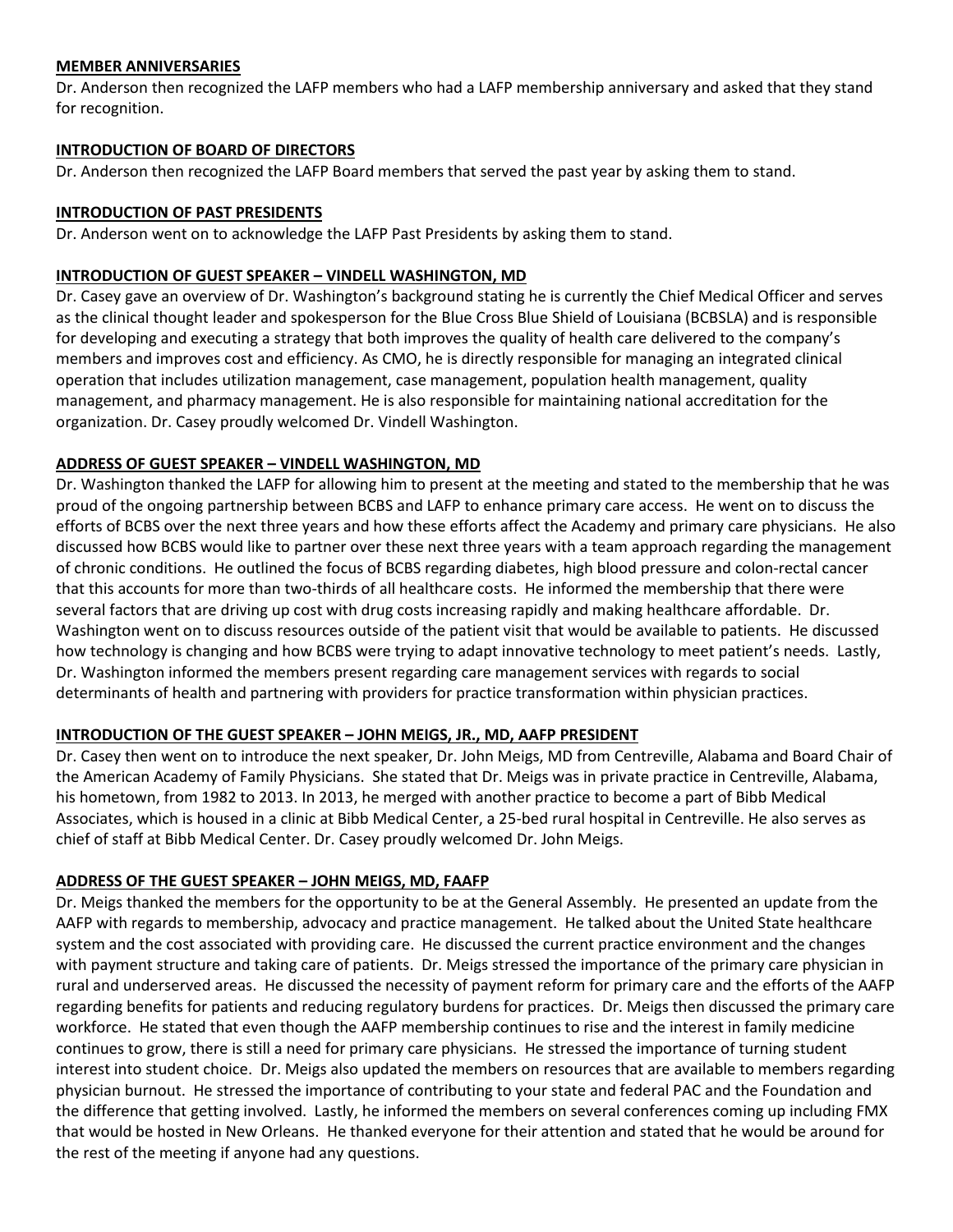### **UNFINISHED BUSINESS**

There was no unfinished business for discussion on the agenda.

### **NEW BUSINESS**

### **Follow Up Actions Taken From the 2017 General Assembl**y

Dr. Casey stated that a report was being presented from the LAFP Board of Directors regarding action of resolutions that were passed during the 2017 General Assembly that was outstanding. The report was as follows:

| <b>Louisiana Academy of Family Physicians</b><br><b>2017 General Assembly</b><br>All items are complete.                                                                                                                                                                                                                                                                                   |                                                                                    |                        |  |
|--------------------------------------------------------------------------------------------------------------------------------------------------------------------------------------------------------------------------------------------------------------------------------------------------------------------------------------------------------------------------------------------|------------------------------------------------------------------------------------|------------------------|--|
| Action Grid - As of July 2018                                                                                                                                                                                                                                                                                                                                                              |                                                                                    |                        |  |
| <b>Resolutions</b>                                                                                                                                                                                                                                                                                                                                                                         | <b>Executive Committee</b>                                                         | <b>Action Taken</b>    |  |
|                                                                                                                                                                                                                                                                                                                                                                                            | <b>Approved Action:</b>                                                            |                        |  |
| 2016 – Resolution 1: Division of                                                                                                                                                                                                                                                                                                                                                           | The membership subcommittee                                                        | Completed - July, 2017 |  |
| the Legislative and                                                                                                                                                                                                                                                                                                                                                                        | was formed and met in                                                              |                        |  |
| <b>Membership Issues Committee</b>                                                                                                                                                                                                                                                                                                                                                         | October, 2016.                                                                     |                        |  |
| <b>RESOLVED, that the Louisiana</b><br>Academy of Family Physicians<br>(LAFP) Board of Directors urges<br>the membership to separate the<br>Legislative and Membership<br>Issues Committee being into<br>two separate committees,<br>forming the Legislative and<br>Advocacy Committee and<br>Membership Committee be<br>approved by the General<br>Assembly at its July, 2016<br>meeting. | Bylaws language submitted for<br>approval at the 2017 General<br>Assembly meeting. |                        |  |

She reported that all actions had been completed that includes Resolution 1: Division of the Legislative and Membership Issues Committee. He stated that the Bylaws Taskforce Report was approved during the 2017 General Assembly meeting ant that the Membership Committee has been formed and been meeting on a regular basis.

#### **APPROVAL OF 2017 GENERAL ASSEMBLY MINUTES**

Dr. Casey requested that all members in attendance review the minutes. The following motion was adopted by unanimous consent of the Assembly:

#### **MOTION (APPROVED)**

### **THAT THE AUGUST 4, 2017 MEETING MINUTES BE APPROVED AS WRITTEN. THE MOTION CARRIED.**

### **INTRODUCTION OF RESOLUTIONS AND LATE RESOLUTIONS**

Dr. Anderson announced there was one resolution submitted by the deadline and one late resolution for discussion and closed the submission period. He asked if anyone in the Assembly was opposed to considering the late resolution. No one was opposed to the consideration of late resolution 2. Without further comment he proceeded with the Resolutions for the Assembly's consideration:

**RESOLUTION NO 1. SUPPORT MEASURES TO DECREASE MATERNAL MORTALITY IN THE UNITED STATES Submitted by: Emily Holt, MD**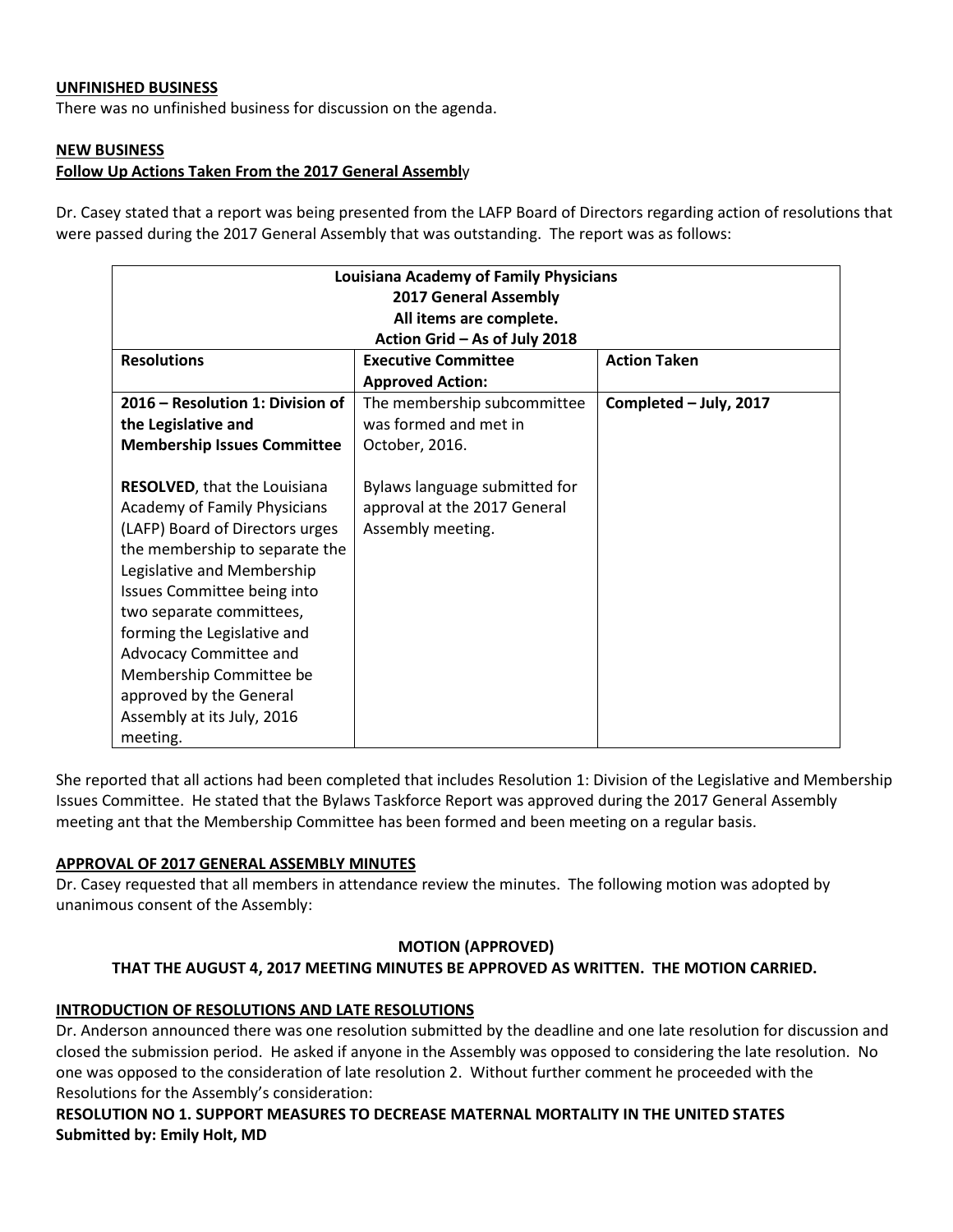Dr. Anderson stated that Resolution 1 was submitted by Dr. Emily Holt but she was not present to discuss the resolution. He then read the resolution as stated:

**RESOLVED**, that the Louisiana Academy of Family Physicians (LAFP) will bring a resolution to the American Academy of Family Physicians (AAFP) with the following resolved clauses:

"RESOLVED that the AAFP support maternal mortality review committees and advocate for state and federal legislative and fiscal support for their establishment and maintenance and, be it further

RESOLVED that the AAFP will advocate for maternal mortality review committees that are non-punitive and will educate non-maternity care providers about their role in decreasing maternal morbidity and mortality, and, be it further

RESOLVED that the AAFP will advocate for evidence-based measures known to decrease maternal mortality and morbidity such as access to contraception, health insurance coverage for all pregnant women, healthy food programs for women in poverty, and multidisciplinary interventions such as the CMQCC hemorrhage toolkit and, be it further

RESOLVED that the AAFP supports the Office of Diversity to develop or collaborate in developing a curriculum in implicit bias and reproductive justice principles for presentation at state and national AAFP CME conferences to combat discrimination and bias from healthcare providers and, be it further

RESOLVED that the AAFP support and advocate for legislative initiatives to fund research to further understand both the high rate in the US and the disparities in maternal mortality rates."

Dr. Anderson after reading the resolution, opened the floor for comment and discussion. Dr. Anderson reported to the Assembly that one other state had submitted this same resolution to the AAFP. He informed the Assembly that we could vote to sign on to be a co-sponsor of the resolution or consider and discuss the resolution. Dr. Marguerite Picou made the following motion:

### **MOTION (APPROVED)**

### **THAT THE LAFP CONSIDER SUPPORTING AND SIGNING ON AS A COSPONSOR OF THE RESOLUTION. THE MOTION CARRIED.**

The Assembly then went on to discuss some of their concerns regarding the intent of the resolution and the need for clarification on the intent of the resolution. Dr. Batie asked for clarification on the process of resolutions at the AAFP Congress of Delegates and Dr. Anderson outlined the steps for resolutions. The following motion was then voted on by the Assembly:

### **MOTION (FAILED TO BE ADOPTED) THAT THE LAFP CONSIDER SUPPORTING AND SIGNING ON AS A COSPONSOR OF THE RESOLUTION.**

Dr. Taylor motioned to reconsider the resolution for discussion and was seconded by Dr. Jack Heidenreich. Dr. Anderson then asked for discussion. The following motion was then voted on by the Assembly:

# **MOTION (FAILED TO BE ADOPTED)**

## **THAT THE LAFP RECONSIDER SUPPORTING AND SIGNING ON AS A COSPONSOR OF THE RESOLUTION.**

**RESOLUTION NO 2. PRIOR AUTHORIZATION OF MEDICATIONS AND DENIALS Submitted by: Wayne Gravois, MD, Paul Rachal, MD and Lacey Cavanaugh, MD** Dr. Anderson read the resolution as stated: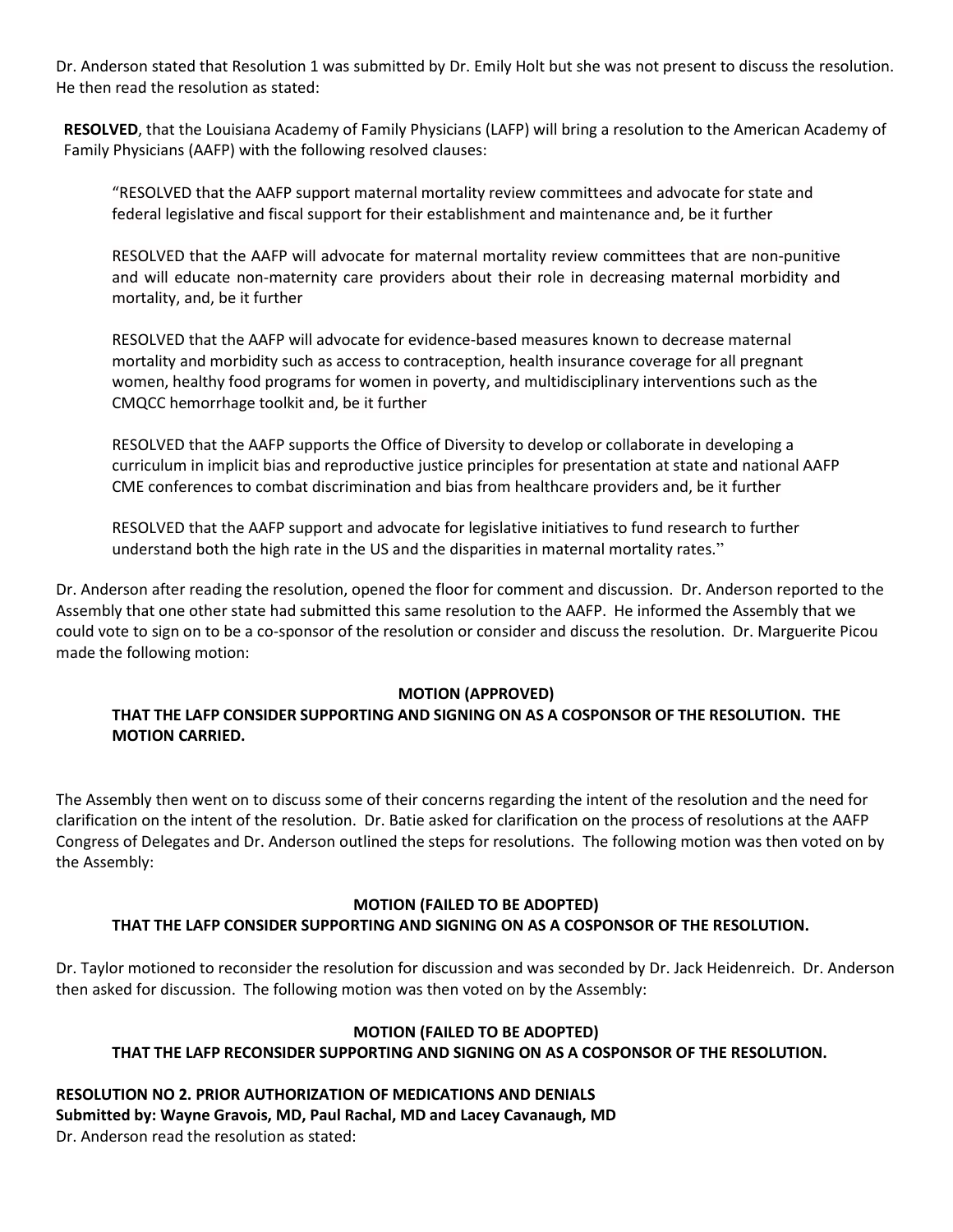**RESOLVED**, that LAFP work with state representatives and insurance leadership to require immediate notification to the physician and/or pharmacist of an equivalent covered alternative medication at the time of a denial.

Dr. Gravois asked that the whereas be read to the Assembly. Dr. Anderson then read the following:

WHEREAS, prescription prior-authorization requires health care providers to go through many extra time-consuming steps to obtain approval by insurers, and

WHEREAS, the prior-Authorization process requires hours of uncompensated physician and staff work on a monthly basis, and

WHEREAS, prior-Authorizations have no bearing on the quality of medicine and in some cases can cause medication delays which can cause patient harm, and

WHEREAS, medical offices oftentimes employ numerous people to handle the added burdens of required prescription prior-authorizations adding to overall health care costs, (1) and

WHEREAS, the current prior-authorization appeals process is arduous and oftentimes impossible to maneuver, and

WHEREAS, both the AAFP and AMA amongst many other medical organizations are calling for the reform of the PA process,

Dr. Gravois discussed the hassle that physicians have with prior authorizations and the number of denials that pharmacies receive. He stated that the intent of the resolution would require that when a pharmacy receives a denial that they physician also be included that has information on what drugs would be covered along with the cost to the patient for the recommended drugs. The Assembly then went on to discuss the resolution. Dr. Qayyum asked if there were current laws already making these requirements. Several members of the Assembly then spoke in favor of the resolution and voiced their frustrations with not being notified timely regarding denials. Dr. Guillory proposed an amendment to include "no later than 12 hours after denial." The following motion was made to modify the resolution to read as amended:

**RESOLVED**, that LAFP work with state representatives and insurance leadership to require immediate **electronic** notification to the physician and/or pharmacist of an equivalent covered alternative medication at the time of a denial.

Dr. Anderson then opened the floor for discussion on the proposed amended resolution. Dr. Lahasky voiced his concern against the resolution, as the resolution tells our lobbyist and ties our lobbyist hands to work with the legislature when there are too many specifics. Dr. Taylor stated that he was in favor of the amended resolution as it states what the Academy hopes to achieve. Dr. Gravois discussed his concern on the amendment and asked that we go back to the original resolved. The amended resolution was then voted on by the Assembly:

# **MOTION (FAILED TO BE ADOPTED)**

### **RESOLVED, THAT LAFP WORK WITH STATE REPRESENTATIVES AND INSURANCE LEADERSHIP TO REQUIRE IMMEDIATE ELECTRONIC NOTIFICATION TO THE PHYSICIAN AND/OR PHARMACIST OF AN EQUIVALENT COVERED ALTERNATIVE MEDICATION AT THE TIME OF A DENIAL.**

Dr. Batie proposed an amendment to modify the resolution and then voted on by the Assembly:

## **MOTION (ADOPTED)**

**RESOLVED, THAT LAFP WORK WITH STATE REPRESENTATIVES, LOUISIANA STATE MEDICAL SOCIETY AND LOUISIANA ACADEMY OF PEDIATRICS AND INSURANCE LEADERSHIP TO REQUIRE IMMEDIATE NOTIFICATION TO THE PHYSICIAN AND/OR PHARMACIST OF AN EQUIVALENT COVERED ALTERNATIVE MEDICATION AT THE TIME OF A DENIAL.**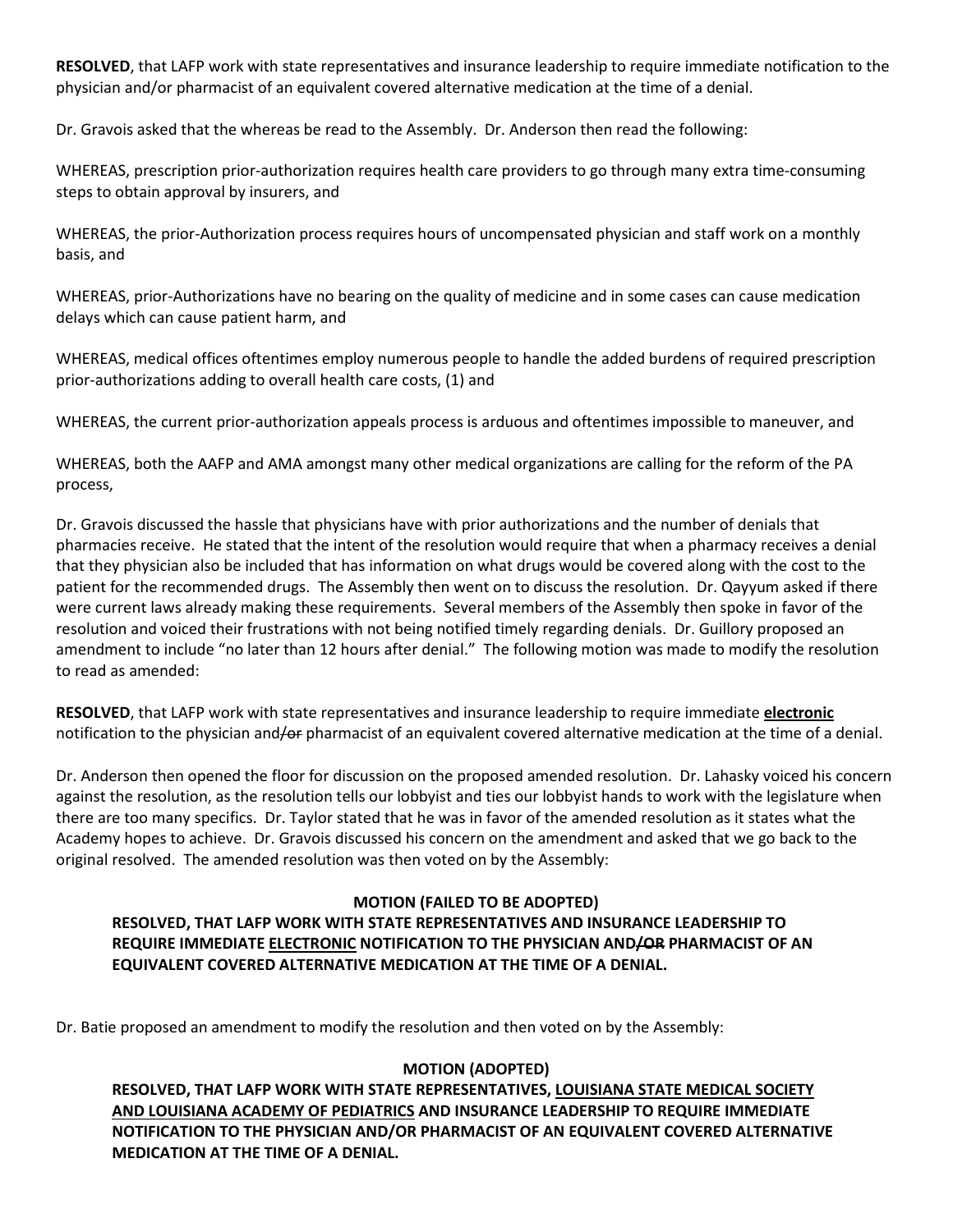The amendment was adopted by the Assembly. Dr. Menard then proposed an amendment to modify the resolution to then read:

**RESOLVED,** that LAFP work with state representatives, Louisiana State Medical Society, Louisiana Academy of Pediatrics, and insurance leadership to require immediate notification to the physician and pharmacist of a **same class covered** alternative medication at the time of a denial.

Dr. Anderson opened the floor for discussion. The Assembly then voted to approve the amended resolution:

### **MOTION (ADOPTED)**

**RESOLVED, THAT LAFP WORK WITH STATE REPRESENTATIVES, LOUISIANA STATE MEDICAL SOCIETY, LOUISIANA ACADEMY OF PEDIATRICS, AND INSURANCE LEADERSHIP TO REQUIRE IMMEDIATE NOTIFICATION TO THE PHYSICIAN AND PHARMACIST OF A SAME CLASS COVERED ALTERNATIVE MEDICATION AT THE TIME OF A DENIAL.**

The amendment was adopted by the Assembly.

Dr. Anderson then stated that the resolution as amended must be voted on for final approval by the Assembly. Dr. Bridges ask for clarification if the technology currently exists that allows an insurance company to notify the pharmacist and physician and the changes in liability on the physician being notified immediately. Dr. Anderson clarified that if the resolution is approved, the LAFP Board of Directors would then be tasked with carrying out what is approved by the Assembly. A member of the Assembly called the question. The following motion was made and adopted by the Assembly:

### **MOTION (ADOPTED)**

# **RESOLVED, THAT LAFP WORK WITH STATE REPRESENTATIVES, LOUISIANA STATE MEDICAL SOCIETY, LOUISIANA ACADEMY OF PEDIATRICS, AND INSURANCE LEADERSHIP TO REQUIRE IMMEDIATE NOTIFICATION TO THE PHYSICIAN AND PHARMACIST OF A SAME CLASS COVERED ALTERNATIVE MEDICATION AT THE TIME OF A DENIAL. THE MOTION CARRIED.**

### **REPORT OF EXECUTIVE VICE PRESIDENT – RAGAN LEBLANC**

Dr. Casey asked for a report from the Executive Vice President. Mrs. LeBlanc stated that she did not have anything additional to report from what was included in her written report. She introduced the LAFP staff to the Assembly.

### **INTRODUCTION OF COMMITTEE MEMBERS**

Dr. Anderson asked for members who served on a committee to stand for recognition. Dr. Anderson asked those who do not currently serve on a committee to stand and challenged those to get involved in the LAFP over the next year.

### **REPORT OF OFFICERS**

Dr. Anderson stated that all of the officer's reports were included in the General Assembly Handbook and asked if any of the officers had anything additional to add and to come to the microphone. He stated that the reports included all of the work in your Academy over the past year and encouraged all members to take the time to read the reports.

### **REPORTS OF COMMITTEES**

### **RESIDENT AND STUDENT LEADERSHIP COMMITTEE**

Dr. Anderson stated that a written report was submitted and included in the handbook. He asked that members who served on the committee to please stand.

### **EDUCATION COMMITTEE**

Dr. Anderson stated that a written report was submitted and included in the handbook. He asked that members who served on the committee to please stand. He stated that Dr. Trent James was chair of the committee.

### **LEGISLATIVE & ADVOCACY COMMITTEE – RICHARD BRIDGES, MD**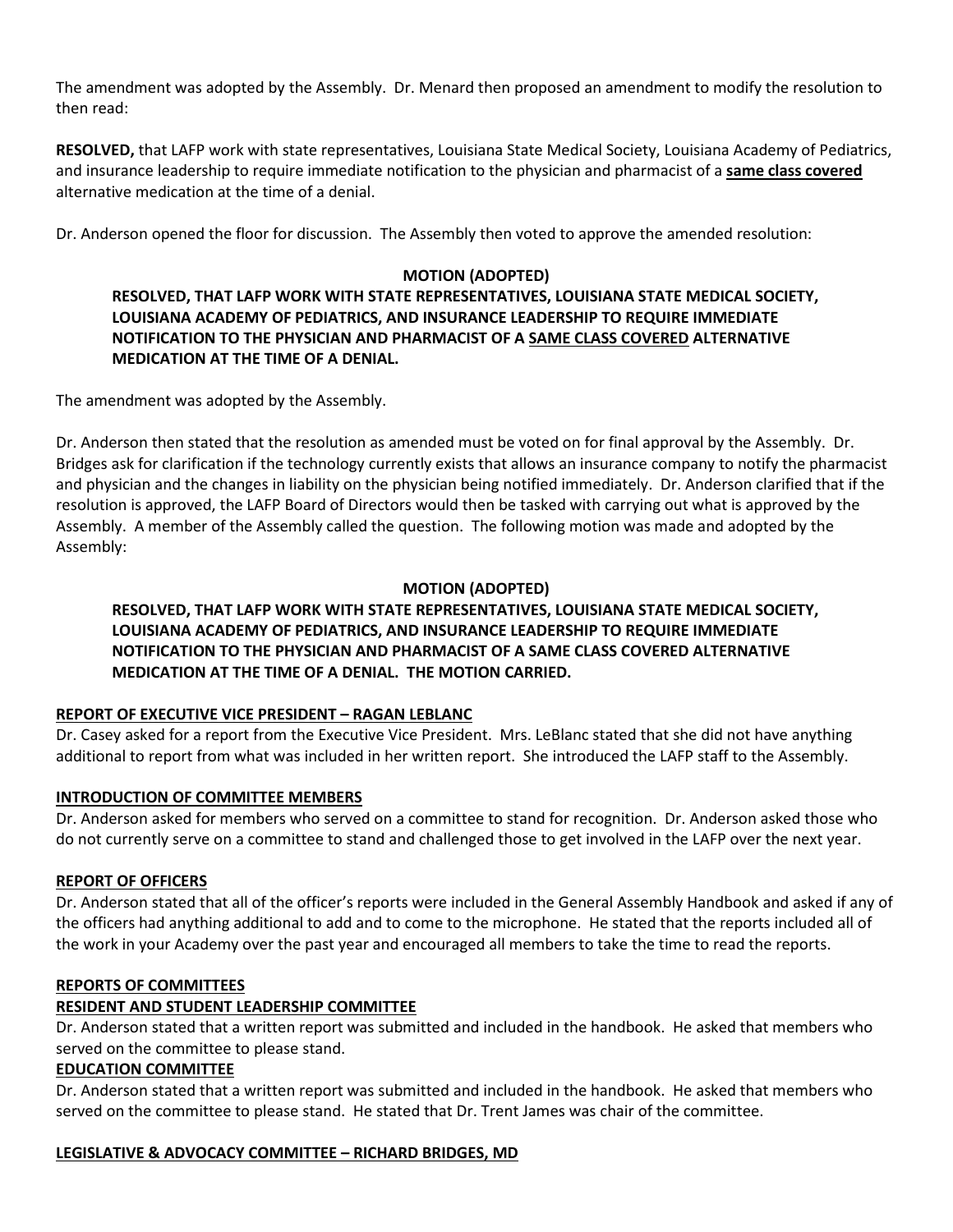Dr. Anderson stated that a written report was submitted and included in the handbook by the committee chair. Dr. Bridges updated the Assembly on the successes that the LAFP had during the 2018 Legislative Session. Dr. Bridges requested that every member provide the LAFP with their cell phone number so that they are able to receive text alerts regarding legislative issues and when members need to make contact with their legislator. He also asked that if anyone had any ideas to please submit those ideas to the committee.

## **MEMBERSHIP COMMITTEE – ALAN LEBATO, MD**

Dr. Anderson stated that a written report was submitted and included in the handbook.

# **OPERATIONS COMMITTEE – BRYAN PICOU, MD**

Dr. Picou provided the Assembly on the current LAFP financials including the 2017 Profit Loss Statement, 2018 Profit Loss Statement and current account holdings were included in the meeting packet. He noted that the Academy shows a \$50,000 loss in 2017 due to the repairs done on the LAFP office caused by the flood. He stated that these repairs were not included in the budget for the year which caused such a loss. He updated the Assembly that the board is looking at options regarding the maintenance of the current office or possibly looking at other alternatives that include selling and purchasing a new building or possibly sharing office space with the Louisiana State Medical Society. He stated that as of 7/01/2018 we have the following balances in our operating and investment accounts:

• **LAFP Academy**

As of 7/01/2018 the Academy had \$309,377.00 cash on hand. Therefore, the Academy is currently in sound financial shape.

- **LAFP Foundation** The Foundation had \$81,620.00 on hand as of 7/01/2018.
- **LaFamPac** LaFamPac had \$13,831.97 on hand as of 7/01/2018.

He informed the Assembly that the Foundation currently spends around \$25,000 each year for awards and activities for students and residents. He stressed the importance of the members understanding what the Foundation does and if the Foundation will be able to continue to support these important programs if members do not donate. He also stated that some money will need to be spent from the PAC account because of it being an election year and informing legislators on the LAFP issues of importance. He informed the Assembly that he thought that the financials otherwise looked good and that there were no major concerns at that time and that if anyone had any questions, to please see him during the meeting.

# **MATCH DATA**

Dr. Anderson reported the Match Data for Family Medicine Residency Programs for 2017-2018 and announced they located in the handbook. He stated that LSU New Orleans had the largest number of medical graduates entering family medicine. the state does not have an issue with producing physicians in the state and Louisiana had 495 graduates in 2018. He stated that 34 medical students chose family medicine. Dr. Anderson reported that the number of students choosing family medicine was great for 2018 nationally and has continued to rise over the past few years. Lastly, he informed the Assembly that the LA Family Medicine Residency Programs had a 100% match rate.

## **NOMINATING COMMITTEE- ALAN LEBATO, MD**

Dr. LeBato submitted a report with the recommendations for nominations on the LAFP Foundation and the LAFP Academy Board of Directors. Dr. Anderson referred to the nomination slates included in the handbook and read the nominations to the Assembly.

# **CALL FOR NOMINATIONS OF THE LAFP OFFICERS AND BOARD OF DIRECTORS**

Dr. Anderson called for any member from the floor interested in making a nomination for any position to make it known at this time. Dr. Lahasky nominated Dr. Wayne Gravois for the AAFP Alternate Delegate position. Dr. Gravois accepted the nomination. Dr. Taylor rescinded his nomination for the AAFP Alternate Delegate position and requested that his name be removed as a candidate. Dr. Anderson then asked were there any further nominations. Hearing none, the nominations were closed.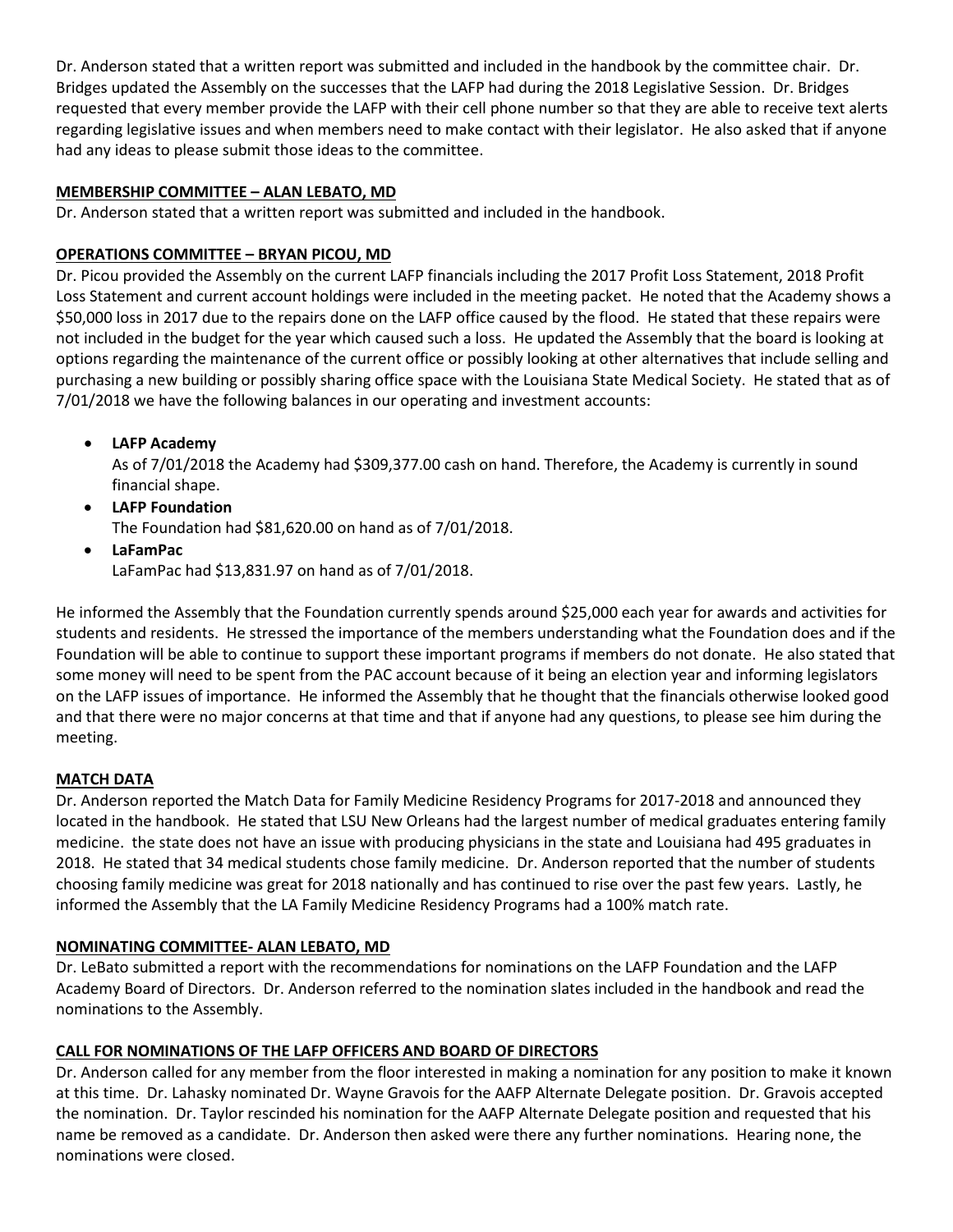### **CALL FOR NOMINATIONS OF THE LAFP FOUNDATION OFFICERS AND BOARD OF DIRECTORS**

Dr. Anderson called for any member from the floor interested in making a nomination for any position to make it known at this time. Hearing none, the nominations were closed.

### **DISTRICT DIRECTOR/ALTERNATE REPORTS**

No verbal or written reports were provided.

#### **FAMILY MEDICINE DEPARTMENT REPORTS**

Dr. Anderson stated that written reports were submitted and included in the handbook.

#### **FAMILY MEDICINE RESIDENCY PROGRAM DIRECTOR REPORTS**

Dr. Anderson stated that the written Residency Program reports submitted were included in the handbook.

#### **LAFP FOUNDATION**

Dr. Taylor stated that a written report was submitted and is included in the handbook. Dr. Taylor updated the Assembly on the discussion regarding the financials of the Foundation and achieving its financial goals. Dr. Taylor proposed that the Assembly approve that \$25 be added to LAFP dues to go to the Foundation. Ms. LeBlanc informed the Assembly that the motion proposed by the Foundation Board was never brought to the LAFP Board of Directors and because the Assembly governs the LAFP Board of Directors and not the Foundation, the motion can't be brought to the Assembly at this time for discussion. Dr. Taylor encouraged everyone to contribute to the Foundation.

### **2018 FAMILY MEDICINE AWARD WINNERS**

Dr. Elkins stated the Family Medicine winners for 2018 is included in the handbook and listed on the LAFP website. The winners are as follows: The E. Edward Martin, Jr., MD Family Medicine Award was presented to Lindsay Liles, the Michael O. Fleming MD Family Medicine Award was presented to Meg Hebert, the LSU-New Orleans Gerald R. Gehringer Family Medicine Award was presented to Madeleine Marie Barat Leefe and the Tulane Family Medicine Excellence Award was presented to Alisha Kshetry. The Resident Award of Excellence was presented to Christie Caceres, MD. He congratulated the winners.

### **LAFAMPAC BOARD – MARGUERITE "CISSY" PICOU, MD**

Dr. Anderson stated that a written report was submitted and is included in the handbook. Dr. Marguerite Picou encouraged the Assembly to contribute to LaFamPac and challenged those present if the total amount collected exceeded last year's contributions, she along with others on the LaFamPac Board of Directors would match the contributions up to \$3400.

### **ELECTION RESULTS**

Due to there being no special elections during the General Assembly, the following officers were elected for the 2018- 2019 year.

### **LAFP Board of Directors**

| <b>President:</b>                | Christopher Foret, MD, Franklinton, LA |
|----------------------------------|----------------------------------------|
| <b>President-Elect:</b>          | M. Tahir Qayyum, MD, Bastrop, LA       |
| <b>Vice President:</b>           | Kenneth Brown, MD, Alexandria, LA      |
| Secretary:                       | Mary Coleman, MD, New Orleans, LA      |
| Treasurer:                       | Bryan Picou, MD, Natchitoches, LA      |
| <b>Immediate Past-President:</b> | Jonathan Hunter, MD, Alexandria, LA    |
| Speaker:                         | Derek Anderson, MD, Baton Rouge, LA    |
| Vice-Speaker/GA:                 | Lisa Casey, MD, New Orleans, LA        |
| <b>AAFP Delegate:</b>            | James Campbell, MD, Kenner, LA         |
| <b>AAFP Delegate:</b>            | Marguerite Picou, MD, Natchitoches, LA |
| <b>AAFP Alternate Delegate:</b>  | Wayne Gravois, MD, Zachary, LA         |
| <b>AAFP Alternate Delegate:</b>  | Bryan Picou, MD, Natchitoches, LA      |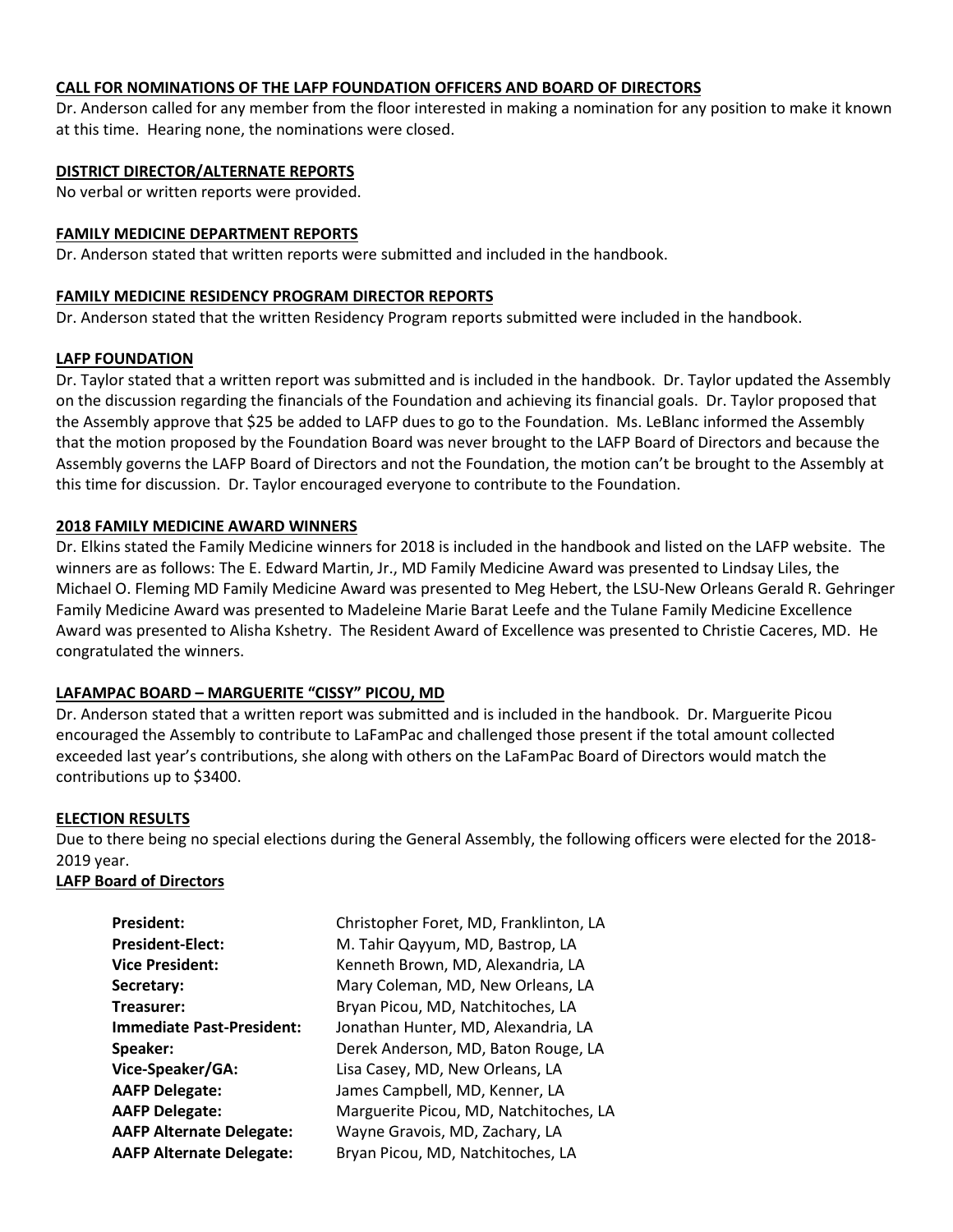**Resident Representative:** Rachael Kermis, MD, Baton Rouge, LA **Resident Alternate:** Drew Parks, MD, Baton Rouge, LA **Student Representative:** Travis Phipps, New Orleans, LA **Student Alternate:** Rose Tusa, New Orleans, LA **District1 Director** Brandon Page, MD, New Orleans, LA **District 1 Alternate** Ronnie Slipman, MD, New Orleans, LA **District 2 Director** Luis Arencibia, MD, Mandeville, LA **District 2 Alternate** Ralph Cortes-Moran, MD, Metairie, LA **District 3A Director** Jack Heidenreich, MD, Raceland, LA **District 3A Alternate** Camille Pitre, MD, Larose, LA **District 3B Director** Amanda Phillips-Savoy, MD, Lafayette, LA **District 3B Alternate** Zeb Stearns, MD, Eunice, LA **District 4 Director** Ricky Jones, MD, Shreveport, LA **District 4 Alternate** Gregory Bell, MD, Coushatta, LA **District 5 Director** James Smith, MD, Bastrop, LA **District 5 Alternate** Euil Luther, MD, Monroe, LA **District 6A Director** Jason Schrock, MD, Baton Rouge, LA **District 6A Alternate** Carol Smothers-Swift, MD, New Roads, LA **District 6B Director** Richard Bridges, MD, Amite, LA **District 6B Alternate** Keisha Harvey, MD, Bogalusa, LA **District 7 Director** Jason Fuqua, MD, Sulphur, LA **District 7 Alternate** Andrew Davies, MD, Lake Charles, LA **District 8 Director** Brian Picou, Jr., MD, Natchitoches, LA **District 8 Alternate** Vacant **Director at Large** Jody George, MD, Lake Charles, LA Alt. Director at Large **Dianna Phan, MD, New Orleans, LA** 

### **Foundation Board of Directors**

| <b>President</b>                | Jonathan Hunter, MD   |
|---------------------------------|-----------------------|
| <b>President-Elect</b>          | Christopher Foret, MD |
| <b>Secretary</b>                | Wayne Gravois, MD     |
| <b>Treasurer</b>                | Bryan Picou, MD       |
| <b>Immediate Past President</b> | James Taylor, Jr., MD |
| Lay Member #1                   | Ramsey Leblanc        |
| Lay Member #2                   | Barry Dunn            |
| Lay Member #3                   | Kim Gassie            |
| Lay Member #4                   | Greg Abel             |
| Lay Member#5                    | Kenny Laborde         |
| <b>LAFP Member #1</b>           | Vincent Shaw, MD      |
| LAFP Member #2                  | Russell Roberts, MD   |
| <b>LAFP Member #3</b>           | Tahir Qayyum, MD      |

The following motion was adopted by unanimous consent of the Assembly:

#### **MOTION (APPROVED)**

**THAT THE NOMINATIONS SLATE SUBMITTED BY THE NOMINATIONS COMMITTEE FOR THE LAFP FOUNDATION BOARD OF DIRECTORS AND THE LAFP BOARD OF DIRECTORS BE APPROVED AS WRITTEN. THE MOTION CARRIED.**

Dr. John Meigs, AAFP Board Chair will swear the officers in during the Awards and Installation ceremony on Saturday, July 7, 2018.